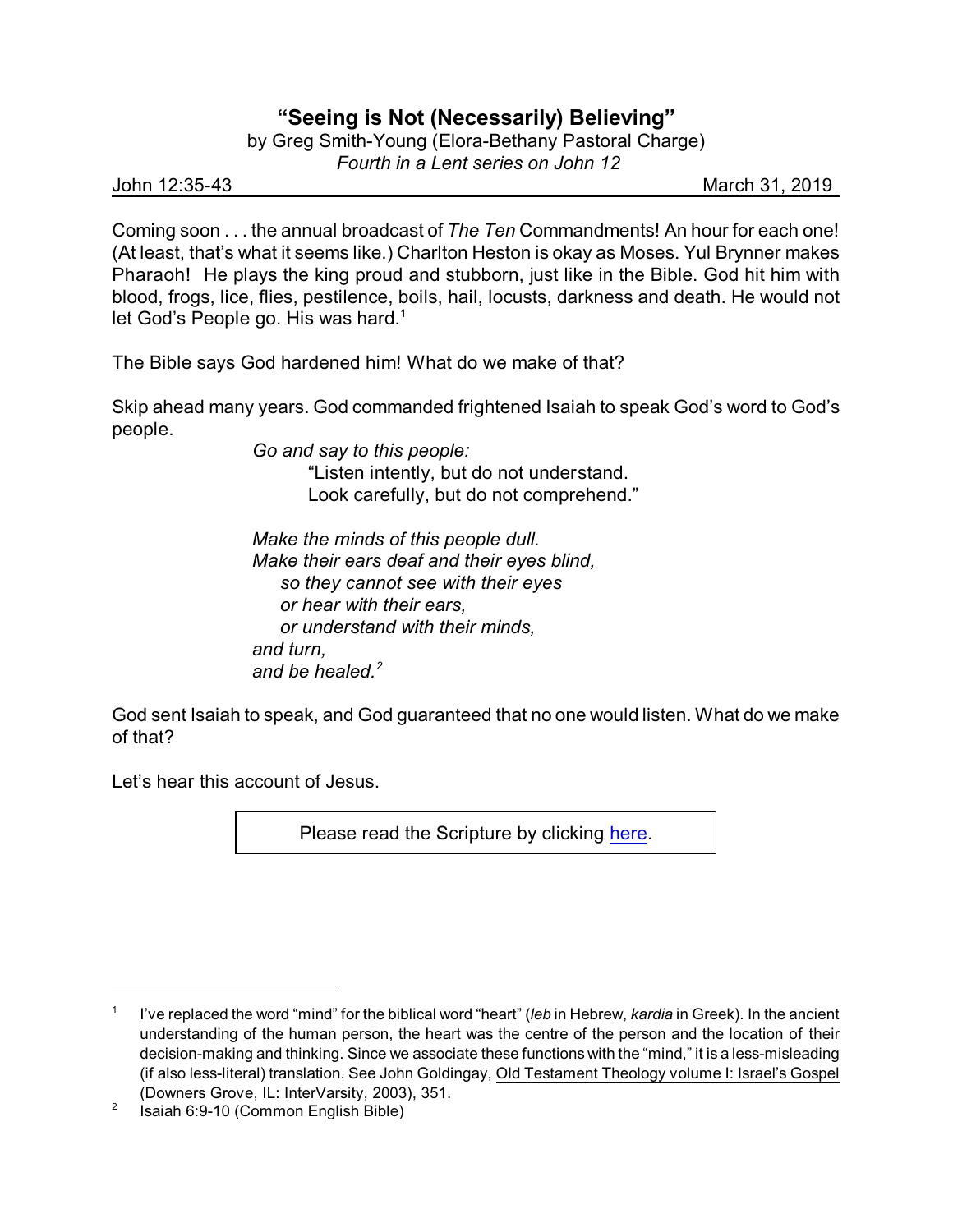Thisom John's Gospel. John's Gospel splits into two main parts. $3$  The first summarizes what Jesus did and what he said over a three-year span. It tells of his powerful actions. It calls these "signs." Signs, because they point to who Jesus is. So scholars call this first part "The Book of Signs."

The reading we just heard read ends the Book of Signs. By now in Jesus' story, people have seen him:

- 1) Change water into wine;
- 2) Heal a man's child;
- 3) Heal someone paralyzed;
- 4) Feed an enormous crowd;
- 5) Heal someone born blind; and
- 6) Raise Lazarus from the dead.<sup>4</sup>

These are the six John highlights. $5$  They have seen many other signs too!

How has Jesus' travelling campaign worked out? Have these signs successfully pointed people to Jesus? Who has believed through Jesus' message?<sup>6</sup>

Hardly anyone.

Many have seen. Only a few have believed (and they are keeping quiet about it.)<sup>7</sup>

<sup>3</sup> Prologue (1:1-18), Book of Signs (1:19-12:50), Book of Glory (13:1-20:31), Ending (21:1-25)

<sup>4</sup> Told respectively in John 2:11; 4:46-54; 5:1-15; 6:5-14; 9:1-7 and 11:1-45. Though the Gospel doesn't explicitly identify all these as signs, these are the six signs traditionally agreed to by scholars. All agree that there are seven signs, since seven is a number signifying completeness and perfection. The question is, what about the seventh sign? Many say it's when Jesus walked on the water (6:16-24). Others believe it is the sign of Jesus' crucifixion (and maybe his resurrection). I tend toward the latter view, as all these were "public" signs. (Jesus walking on water was only seen by the disciples in the boat with him).

<sup>5</sup> The last verse in the Gospel says, "*Now there are also many other things that Jesus did. Were every one of them to be written, I suppose that the world itself could not contain the books that would be written.*" (21:25). Chapter 21 seems to have been added on to the Gospel later, since chapter 20 seems to already have been a conclusion: *"Now Jesus did many other signs in the presence of the disciples, which are not written in this book; but these are written so that you may believe that Jesus is the Christ, the Son of God, and that by believing you may have life in his name.*" (vv. 31-32)

<sup>6</sup> John cites Isaiah 51:1, from the Greek Septuagint translation of the Hebrew Bible that was done in the  $3<sup>rd</sup>$  and  $2<sup>nd</sup>$  centuries before Jesus. It was the translation used by Greek-speaking Jews, including the authors of the New Testament books.

<sup>7</sup> John 12:42f.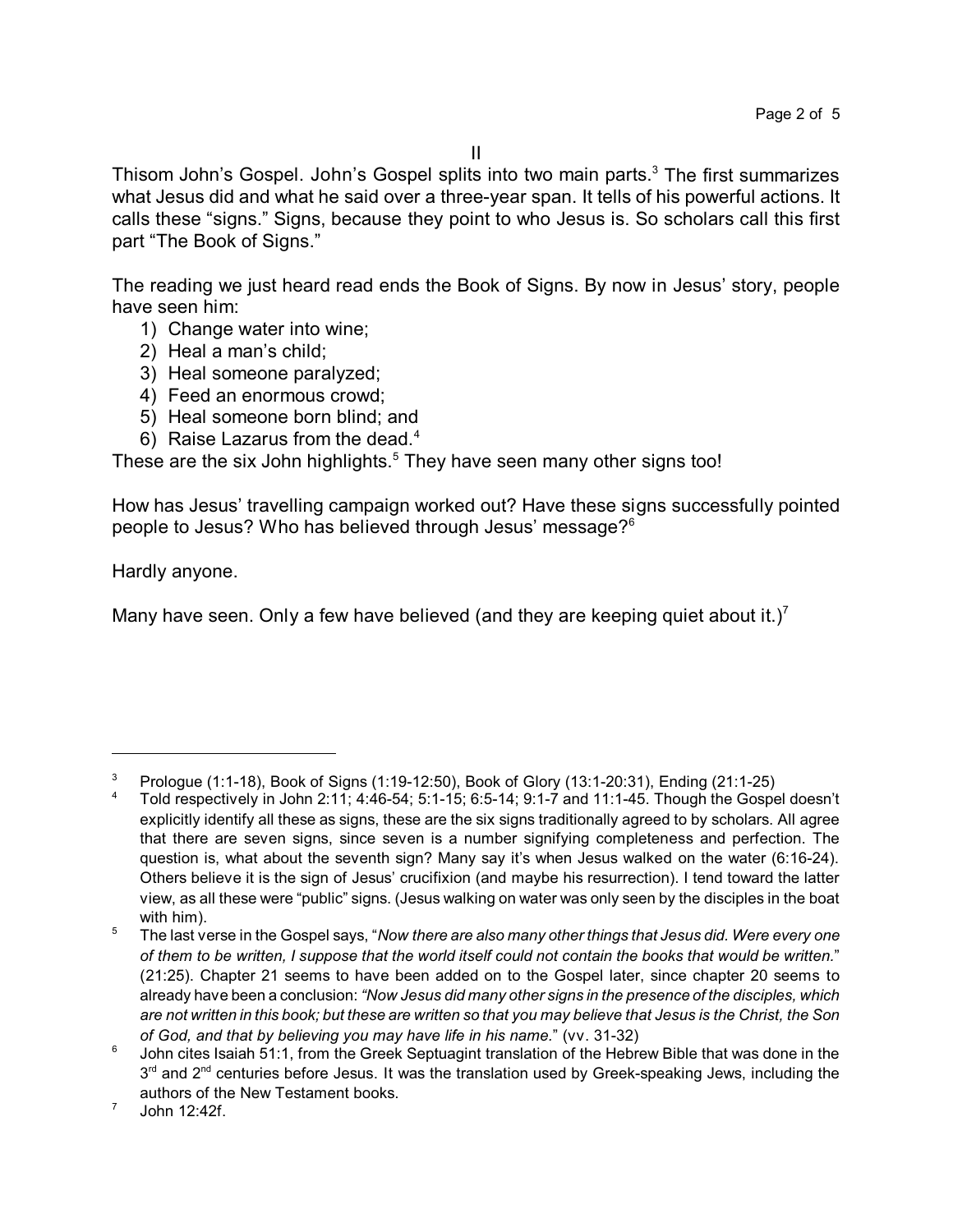III

Why so few?

The answer we get, the troubling answer, is that they could not believe. God did not give them belief.

Remember the prophet Isaiah? The Gospel does:

*Their eyes are blinded, their minds are hardened, so that they would not see with their eyes and perceive with their mind, and turn to me, God, so I could heal them.* 8

I am not sure what to do with this.<sup>9</sup>

Think back to Pharaoh. Would he have been thrilled to free those slaves, if only God had let him? Or, was Pharaoh stubborn, arrogant and tyrannical? Did God choose to leave him that way? The point of the Exodus was to free the slaves *and* destroy the myth of Pharaoh's power (and all tyrants). That would not have happened if God had let Pharaoh cut a deal. So God left him as he already was, hardened. God let Pharaoh do what he would have done anyway.

Back to Jesus. . . . Is it that they would have believed in Jesus, but God stopped them? Or, is it that we are not naturally inclined to believe in Jesus? Trusting Jesus, following him, giving our lives into his hands is really hard. Impossible even. Faith in Jesus is not a natural ability. We cannot have it, unless God changes us. When God does, belief blossoms!

After all those signs he'd done, most people were still not understanding Jesus. They were

<sup>8</sup> John 12:40 (The Message). I substituted the word "mind" for "heart"; see John Goldingay, Old Testament Theology volume I: Israel's Gospel (Downers Grove, IL: InterVarsity, 2003), 351.

<sup>&</sup>lt;sup>9</sup> Bruner's commentary on this passage expresses very well a healthy struggle to understand it. "Jesus himself predicted his Narrow Gate would be found by only a 'few' (Matt. 7:14) and said that though 'many' are called, nevertheless 'few' are chosen (Matt. 19:30). This mathematics are hard to square with the power and love of God. John the Evangelist is wrestling with this very mystery in our passage. This Isaiah inquiry is John's attempt to do the math of God's people." Frederick Dale Bruner, The Gospel of John, A Commentary (Grand Rapids: Eerdmans, 2012), 733. He describes how the difficulty of this teaching occupied early Christian thinkers (735). Bruner also cites these helpful words by Lesslie Newbigin: "[W]e must not read these passages through the spectacles of a rigid and deterministic doctrine of predestination. We are forbidden to do so by the sentences which form the immediate sequel to [verses 37-41]. 'They did not believe, . . . but many even of the authorities believed.' 'God has consigned all men to disobedience that he may have mercy on all.' (732; Newbigin is quoting Romans 11:32)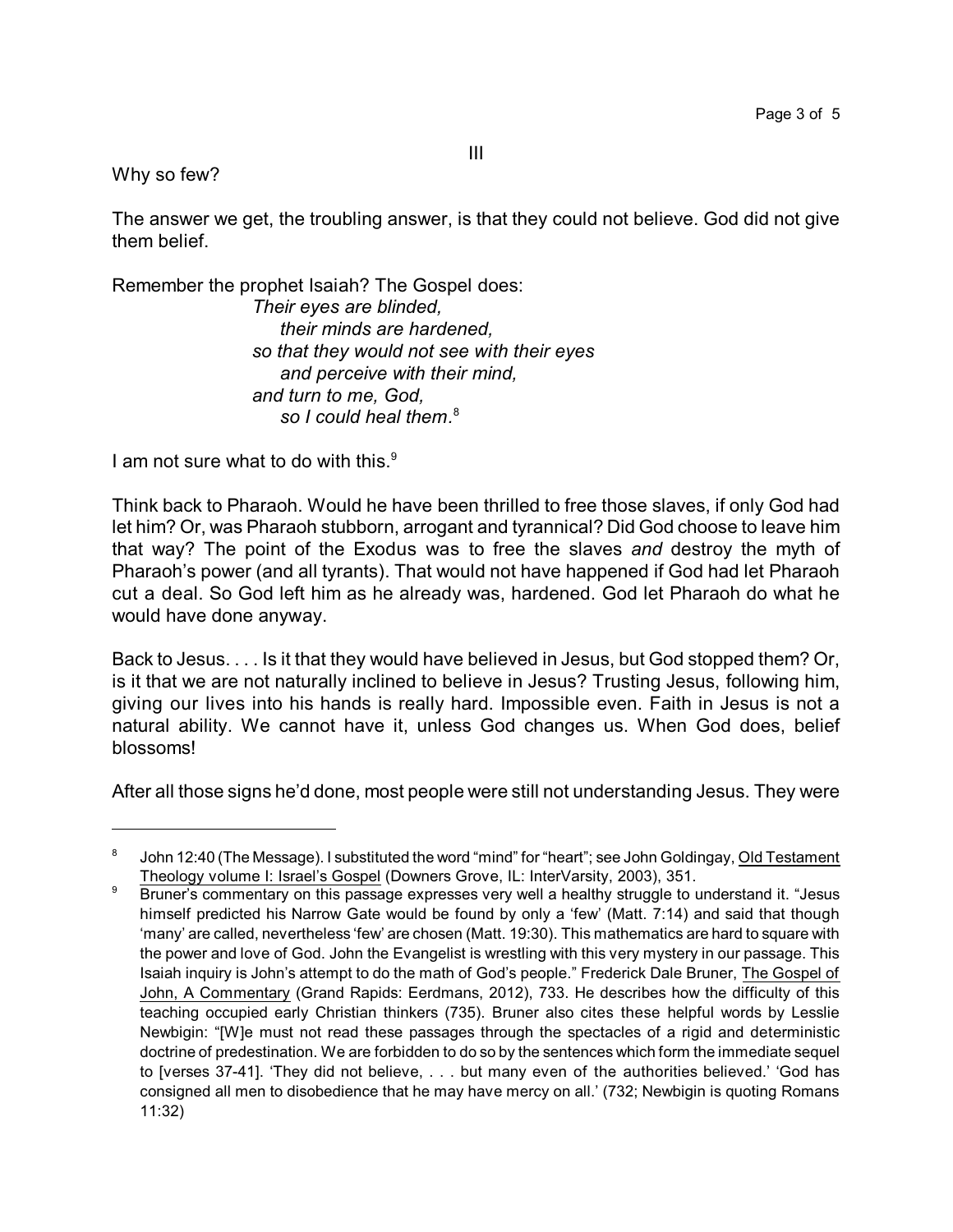still not "seeing" Jesus. They were still not trusting in Jesus. And for some reason, God was keeping it that way.

Maybe because Jesus' work was not finished, not yet.

IV

Maybe these days it's the opposite. Sometimes I'm surprised anyone believes in Jesus.

This time of year, we'll get *The Ten Commandments* movie. I expect we'll also get a new documentary or magazine story that goes something like this: "Jesus did not really do X, Y, and Z. The church has covered it up. Now, finally, here's truth." This schtick has been going on for years. Not much new ever comes from it. And still, people keep believing in Jesus. Surprising!

We get the sense that smart people don't believe in God. Education erodes faith. The arguments of atheism have successfully punctured and sunk religion. It doesn't help when a few of Jesus' ministers make best-seller lists by going along with this. Again, this schtick has been going on for years. Atheist arguments have been met by thoughtful and informed Christian responses. Clergy who go along with them speak for fewer than they pretend. And still, people keep believing in Jesus. Surprising!

Far more worrisome, of course, is that some of Jesus' ministers use their power to abuse, and people cover for them. And when folks use Jesus' name to attack others for their religion, their sexuality, their politics and so on. And the terrible record of Jesus' followers who held slaves, created colonialism, ran residential schools, cooperated with the Holocaust, and so on.

Still, people keep believing in Jesus. The Jesus movement keeps on resurrecting. In much of the world, it's booming. Surprising!

 $\vee$ 

What do we do with this? When we expect there to be belief — like among those who saw Jesus doing all those things — the field is barren. When we think faith must be dead, it is popping up everywhere.

God does what God does. Who believes and who does not, God knows. We imagine it's our choice. No. So much stands in the way of choosing the way of God. Starting with ourselves, the hardness in us. Only God can heal the hardness and free us to believe.

And God does. As in many things, though, God is unpredictable. In ways that surprise us: "I never expected he would believe!" In ways that confound us: "Why doesn't she believe?"

Can you entrust this to God? Can you trust God to give the gift of belief when it needs to be given? If I believe in God, God who we see in Jesus, I think I can.